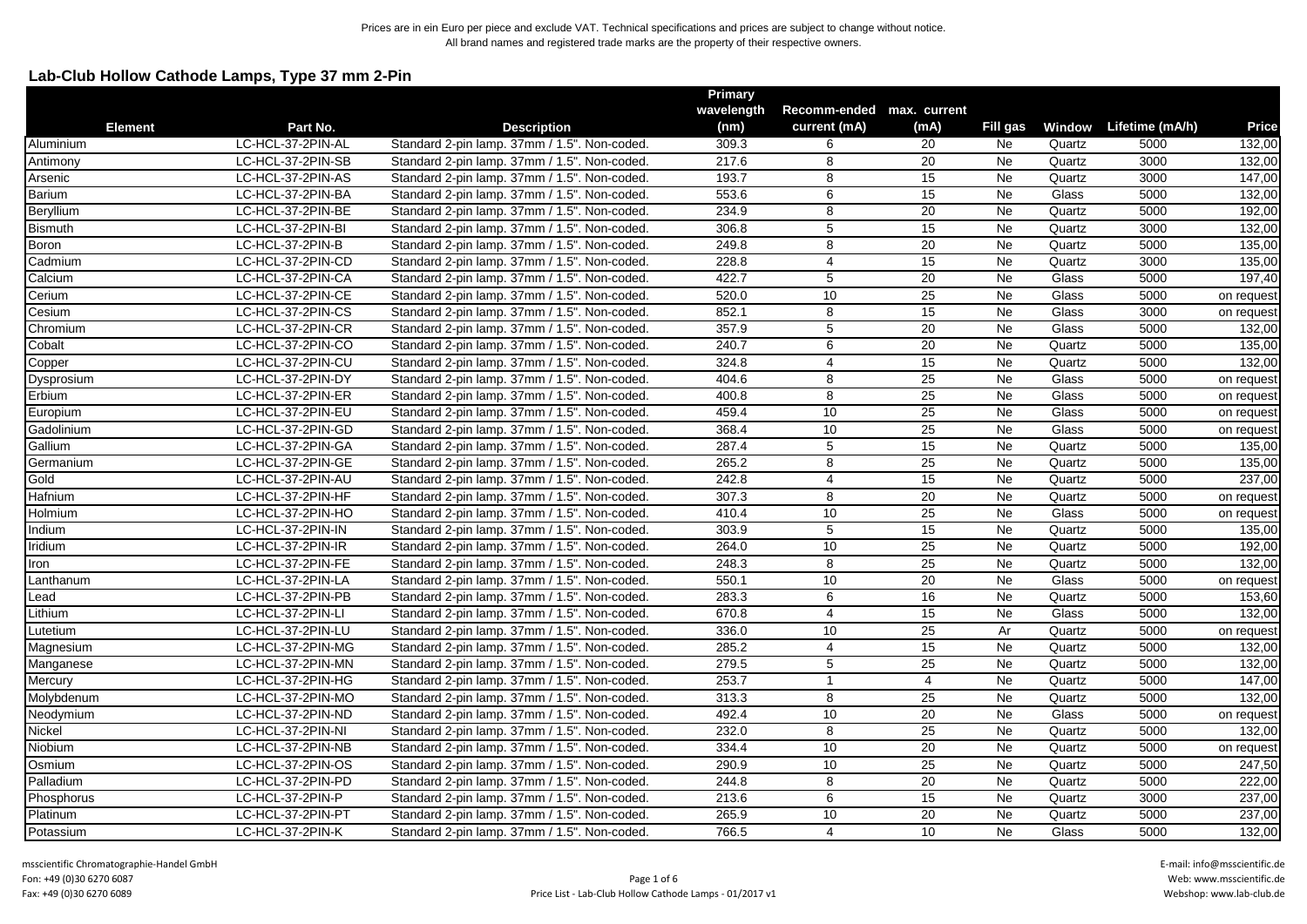# **Lab-Club Hollow Cathode Lamps, Type 37 mm 2-Pin**

|                   |                      |                                              | Primary       |                           |                 |                 |        |                 |              |
|-------------------|----------------------|----------------------------------------------|---------------|---------------------------|-----------------|-----------------|--------|-----------------|--------------|
|                   |                      |                                              | wavelength    | Recomm-ended max. current |                 |                 |        |                 |              |
| <b>Element</b>    | Part No.             | <b>Description</b>                           | (nm)          | current (mA)              | (mA)            | Fill gas        | Window | Lifetime (mA/h) | <b>Price</b> |
| Praseodymium      | LC-HCL-37-2PIN-PR    | Standard 2-pin lamp. 37mm / 1.5". Non-coded. | 495.1         | 10                        | 25              | Ne              | Glass  | 5000            | on request   |
| Rhenium           | LC-HCL-37-2PIN-RE    | Standard 2-pin lamp. 37mm / 1.5". Non-coded. | 346.0         | 10                        | 25              | <b>Ne</b>       | Quartz | 5000            | on request   |
| Rhodium           | LC-HCL-37-2PIN-RH    | Standard 2-pin lamp. 37mm / 1.5". Non-coded. | 343.5         | 10                        | 20              | <b>Ne</b>       | Quartz | 5000            | 397,50       |
| Rubidium          | LC-HCL-37-2PIN-RB    | Standard 2-pin lamp, 37mm / 1.5", Non-coded. | 780.0         | 4                         | 10              | Ne              | Glass  | 3000            | 192,00       |
| Ruthenium         | LC-HCL-37-2PIN-RU    | Standard 2-pin lamp. 37mm / 1.5". Non-coded. | 349.9         | 8                         | 25              | Ne              | Quartz | 5000            | 192,00       |
| Samarium          | LC-HCL-37-2PIN-SM    | Standard 2-pin lamp. 37mm / 1.5". Non-coded. | 429.7         | 10                        | 25              | Ne              | Glass  | 5000            | on request   |
| Scandium          | LC-HCL-37-2PIN-SC    | Standard 2-pin lamp. 37mm / 1.5". Non-coded. | 391.2         | 10                        | 20              | Ne              | Glass  | 5000            | on request   |
| Selenium          | LC-HCL-37-2PIN-SE    | Standard 2-pin lamp. 37mm / 1.5". Non-coded. | 196.0         | 8                         | 15              | <b>Ne</b>       | Quartz | 3000            | 162,00       |
| Sililcon          | LC-HCL-37-2PIN-SI    | Standard 2-pin lamp. 37mm / 1.5". Non-coded. | 251.6         | 10                        | 25              | <b>Ne</b>       | Quartz | 5000            | 132,00       |
| Silver            | LC-HCL-37-2PIN-AG    | Standard 2-pin lamp. 37mm / 1.5". Non-coded. | 328.1         | 3                         | 15              | <b>Ne</b>       | Quartz | 5000            | 135,00       |
| Sodium            | LC-HCL-37-2PIN-NA    | Standard 2-pin lamp. 37mm / 1.5". Non-coded. | 589.0         | 5                         | 15              | Ne              | Glass  | 5000            | 132,00       |
| Strontium         | LC-HCL-37-2PIN-SR    | Standard 2-pin lamp. 37mm / 1.5". Non-coded. | 460.7         | 8                         | 15              | <b>Ne</b>       | Glass  | 5000            | 135,00       |
| Tantalum          | LC-HCL-37-2PIN-TA    | Standard 2-pin lamp. 37mm / 1.5". Non-coded. | 271.5         | 10                        | 20              | Ne              | Quartz | 5000            | 153,60       |
| Tellurium         | LC-HCL-37-2PIN-TE    | Standard 2-pin lamp. 37mm / 1.5". Non-coded. | 214.3         | 8                         | 20              | Ne              | Quartz | 3000            | 135,00       |
| Terbium           | LC-HCL-37-2PIN-TB    | Standard 2-pin lamp. 37mm / 1.5". Non-coded. | 431.9         | 10                        | 25              | Ne              | Glass  | 5000            | on request   |
| Thallium          | LC-HCL-37-2PIN-TL    | Standard 2-pin lamp. 37mm / 1.5". Non-coded. | 276.8         | 8                         | 15              | <b>Ne</b>       | Quartz | 3000            | on request   |
| Thulium           | LC-HCL-37-2PIN-TM    | Standard 2-pin lamp. 37mm / 1.5". Non-coded. | 371.8         | $\overline{15}$           | $\overline{25}$ | Ne              | Glass  | 5000            | on request   |
| Tin               | LC-HCL-37-2PIN-SN    | Standard 2-pin lamp. 37mm / 1.5". Non-coded. | 286.3         | 8                         | 15              | Ne              | Quartz | 5000            | 162,00       |
| Titanium          | LC-HCL-37-2PIN-TI    | Standard 2-pin lamp. 37mm / 1.5". Non-coded. | 334.9         | 8                         | $\overline{15}$ | Ne              | Quartz | 5000            | 132,00       |
| Tungsten          | LC-HCL-37-2PIN-W     | Standard 2-pin lamp. 37mm / 1.5". Non-coded. | 255.1         | 10                        | 30              | Ne              | Quartz | 5000            | 132,00       |
| Vanadium          | LC-HCL-37-2PIN-V     | Standard 2-pin lamp. 37mm / 1.5". Non-coded. | 318.4         | $\overline{8}$            | 20              | <b>Ne</b>       | Quartz | 5000            | 162,00       |
| Ytterbium         | LC-HCL-37-2PIN-YB    | Standard 2-pin lamp. 37mm / 1.5". Non-coded. | 398.8         | 10                        | 20              | <b>Ne</b>       | Glass  | 5000            | on request   |
| Yttrium           | LC-HCL-37-2PIN-Y     | Standard 2-pin lamp. 37mm / 1.5". Non-coded. | 410.2         | 10                        | 25              | Ne              | Glass  | 5000            | 153,60       |
| Zinc              | LC-HCL-37-2PIN-ZN    | Standard 2-pin lamp. 37mm / 1.5". Non-coded. | 213.9         | 6                         | 15              | Ne              | Quartz | 5000            | 132,00       |
| Zirconium         | LC-HCL-37-2PIN-ZR    | Standard 2-pin lamp. 37mm / 1.5". Non-coded. | 360.1         | 8                         | 20              | <b>Ne</b>       | Glass  | 5000            | 132,00       |
| 2-element lamps   |                      |                                              |               |                           |                 |                 |        |                 |              |
| Calcium/Magnesium | LC-HCL-37-2PIN-CA/MG | Standard 2-pin lamp. 37mm / 1.5". Non-coded. | 422.7 / 285.2 | 5/4                       | 20/15           | Ne              | Glass  | 5000            | 192,00       |
| Copper/Zinc       | LC-HCL-37-2PIN-CU/ZN | Standard 2-pin lamp. 37mm / 1.5". Non-coded. | 324.8 / 213.9 | 4/6                       | 15              | <b>Ne</b>       | Glass  | 5000            | 192,00       |
| Selenium/Tin      | LC-HCL-37-2PIN-SE/SN | Standard 2-pin lamp. 37mm / 1.5". Non-coded. | 196.0 / 213.9 | 8                         | 15              | Ne              | Glass  | 5000            | 192,00       |
| Silver/Cadmium    | LC-HCL-37-2PIN-AG/CD | Standard 2-pin lamp. 37mm / 1.5". Non-coded. | 328.1 / 228.8 | 3/4                       | 15              | <b>Ne</b>       | Glass  | 5000            | 192,00       |
| Sodium/Potassium  | LC-HCL-37-2PIN-NA/K  | Standard 2-pin lamp. 37mm / 1.5". Non-coded. | 589.0 / 766.5 | 5/4                       | 15/10           | $\overline{Ne}$ | Glass  | 5000            | 192,00       |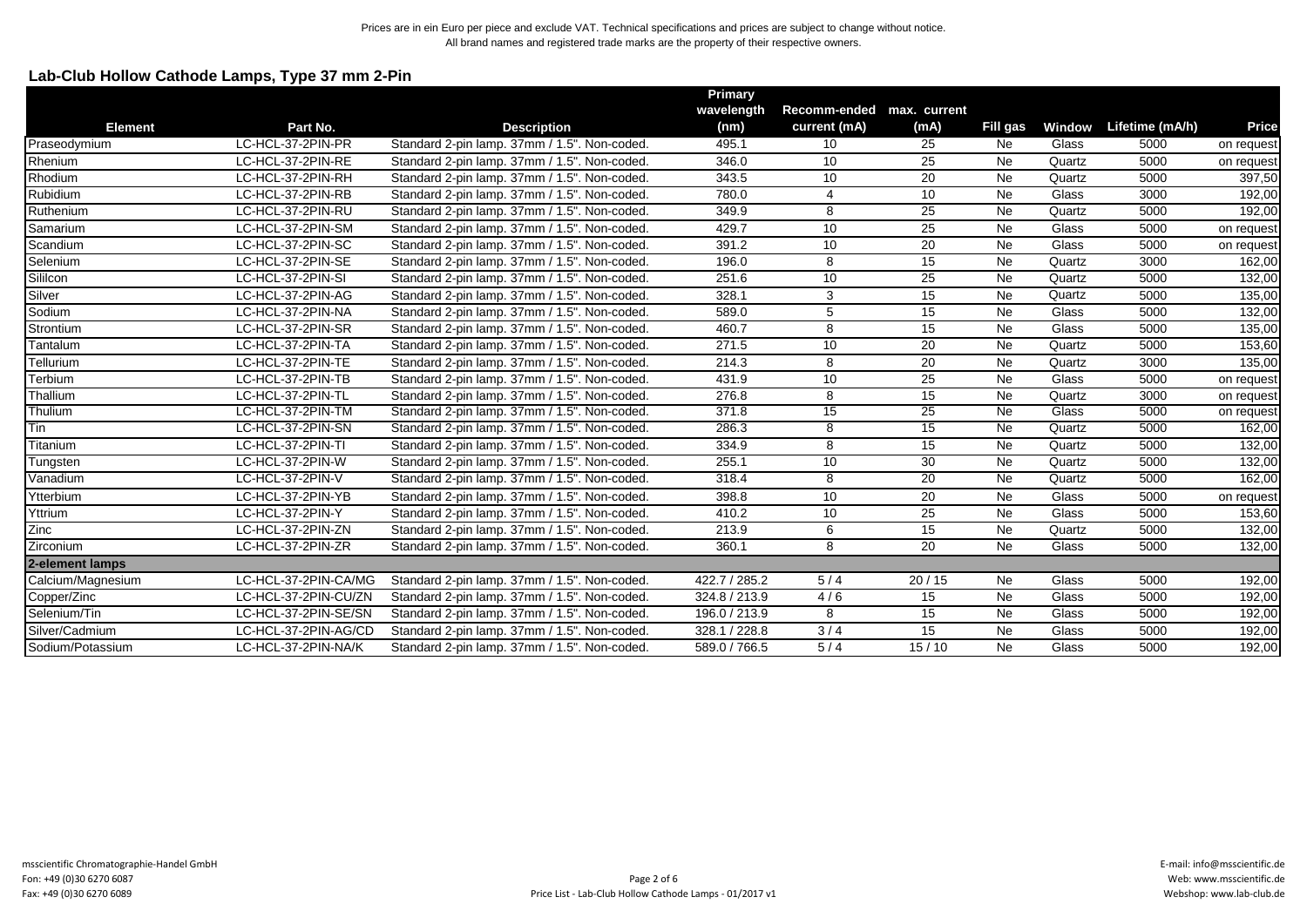# **Lab-Club Hollow Cathode Lamps, Type 37 mm 4-Pin**

|                |                   |                                              | <b>Primary</b> |                           |                 |           |        |                        |            |
|----------------|-------------------|----------------------------------------------|----------------|---------------------------|-----------------|-----------|--------|------------------------|------------|
| <b>Element</b> |                   |                                              | wavelength     | Recomm-ended max. current |                 |           |        |                        |            |
|                | Part No.          | <b>Description</b>                           | (nm)           | current (mA)              | (mA)            | Fill gas  |        | Window Lifetime (mA/h) | Price      |
| Aluminium      | LC-HCL-37-4PIN-AL | Standard 4-pin lamp. 37mm / 1.5". Non-coded. | 309.3          | 6                         | 20              | Ne        | Quartz | 5000                   | 132,00     |
| Antimony       | LC-HCL-37-4PIN-SB | Standard 4-pin lamp. 37mm / 1.5". Non-coded. | 217.6          | 8                         | 20              | Ne        | Quartz | 3000                   | 132,00     |
| Arsenic        | LC-HCL-37-4PIN-AS | Standard 4-pin lamp. 37mm / 1.5". Non-coded. | 193.7          | 8                         | 15              | Ne        | Quartz | 3000                   | 147,00     |
| <b>Barium</b>  | LC-HCL-37-4PIN-BA | Standard 4-pin lamp. 37mm / 1.5". Non-coded. | 553.6          | 6                         | 15              | <b>Ne</b> | Glass  | 5000                   | 132,00     |
| Beryllium      | LC-HCL-37-4PIN-BE | Standard 4-pin lamp. 37mm / 1.5". Non-coded. | 234.9          | 8                         | 20              | Ne        | Quartz | 5000                   | 192,00     |
| <b>Bismuth</b> | LC-HCL-37-4PIN-BI | Standard 4-pin lamp. 37mm / 1.5". Non-coded. | 306.8          | 5                         | 15              | <b>Ne</b> | Quartz | 3000                   | 132,00     |
| Boron          | LC-HCL-37-4PIN-B  | Standard 4-pin lamp. 37mm / 1.5". Non-coded. | 249.8          | 8                         | 20              | <b>Ne</b> | Quartz | 5000                   | 135,00     |
| Cadmium        | LC-HCL-37-4PIN-CD | Standard 4-pin lamp. 37mm / 1.5". Non-coded. | 228.8          | 4                         | 15              | Ne        | Quartz | 3000                   | 135,00     |
| Calcium        | LC-HCL-37-4PIN-CA | Standard 4-pin lamp. 37mm / 1.5". Non-coded. | 422.7          | 5                         | 20              | <b>Ne</b> | Glass  | 5000                   | 197,40     |
| Cerium         | LC-HCL-37-4PIN-CE | Standard 4-pin lamp. 37mm / 1.5". Non-coded. | 520.0          | 10                        | $\overline{25}$ | Ne        | Glass  | 5000                   | on request |
| Cesium         | LC-HCL-37-4PIN-CS | Standard 4-pin lamp. 37mm / 1.5". Non-coded. | 852.1          | 8                         | 15              | Ne        | Glass  | 3000                   | on request |
| Chromium       | LC-HCL-37-4PIN-CR | Standard 4-pin lamp. 37mm / 1.5". Non-coded. | 357.9          | $5\phantom{.0}$           | 20              | Ne        | Glass  | 5000                   | 132,00     |
| Cobalt         | LC-HCL-37-4PIN-CO | Standard 4-pin lamp. 37mm / 1.5". Non-coded. | 240.7          | 6                         | 20              | Ne        | Quartz | 5000                   | 135,00     |
| Copper         | LC-HCL-37-4PIN-CU | Standard 4-pin lamp. 37mm / 1.5". Non-coded. | 324.8          | 4                         | 15              | Ne        | Quartz | 5000                   | 132,00     |
| Dysprosium     | LC-HCL-37-4PIN-DY | Standard 4-pin lamp. 37mm / 1.5". Non-coded. | 404.6          | $\overline{8}$            | $\overline{25}$ | Ne        | Glass  | 5000                   | on request |
| Erbium         | LC-HCL-37-4PIN-ER | Standard 4-pin lamp. 37mm / 1.5". Non-coded. | 400.8          | 8                         | 25              | Ne        | Glass  | 5000                   | on request |
| Europium       | LC-HCL-37-4PIN-EU | Standard 4-pin lamp. 37mm / 1.5". Non-coded. | 459.4          | 10                        | 25              | Ne        | Glass  | 5000                   | on request |
| Gadolinium     | LC-HCL-37-4PIN-GD | Standard 4-pin lamp. 37mm / 1.5". Non-coded. | 368.4          | 10                        | 25              | Ne        | Glass  | 5000                   | on request |
| Gallium        | LC-HCL-37-4PIN-GA | Standard 4-pin lamp. 37mm / 1.5". Non-coded. | 287.4          | 5                         | 15              | Ne        | Quartz | 5000                   | 135,00     |
| Germanium      | LC-HCL-37-4PIN-GE | Standard 4-pin lamp. 37mm / 1.5". Non-coded. | 265.2          | 8                         | 25              | Ne        | Quartz | 5000                   | 135,00     |
| Gold           | LC-HCL-37-4PIN-AU | Standard 4-pin lamp. 37mm / 1.5". Non-coded. | 242.8          | $\overline{4}$            | 15              | Ne        | Quartz | 5000                   | 237,00     |
| Hafnium        | LC-HCL-37-4PIN-HF | Standard 4-pin lamp. 37mm / 1.5". Non-coded. | 307.3          | 8                         | 20              | Ne        | Quartz | 5000                   | on request |
| Holmium        | LC-HCL-37-4PIN-HO | Standard 4-pin lamp. 37mm / 1.5". Non-coded. | 410.4          | 10                        | 25              | Ne        | Glass  | 5000                   | on request |
| Indium         | LC-HCL-37-4PIN-IN | Standard 4-pin lamp. 37mm / 1.5". Non-coded. | 303.9          | 5                         | 15              | Ne        | Quartz | 5000                   | 135,00     |
| Iridium        | LC-HCL-37-4PIN-IR | Standard 4-pin lamp. 37mm / 1.5". Non-coded. | 264.0          | 10                        | 25              | <b>Ne</b> | Quartz | 5000                   | 192,00     |
| Iron           | LC-HCL-37-4PIN-FE | Standard 4-pin lamp. 37mm / 1.5". Non-coded. | 248.3          | 8                         | $\overline{25}$ | Ne        | Quartz | 5000                   | 132.00     |
| Lanthanum      | LC-HCL-37-4PIN-LA | Standard 4-pin lamp. 37mm / 1.5". Non-coded. | 550.1          | 10                        | 20              | Ne        | Glass  | 5000                   | on request |
| Lead           | LC-HCL-37-4PIN-PB | Standard 4-pin lamp. 37mm / 1.5". Non-coded. | 283.3          | 6                         | 16              | Ne        | Quartz | 5000                   | 153,60     |
| Lithium        | LC-HCL-37-4PIN-LI | Standard 4-pin lamp. 37mm / 1.5". Non-coded. | 670.8          | $\overline{4}$            | 15              | Ne        | Glass  | 5000                   | 132,00     |
| Lutetium       | LC-HCL-37-4PIN-LU | Standard 4-pin lamp. 37mm / 1.5". Non-coded. | 336.0          | 10                        | 25              | Ar        | Quartz | 5000                   | on request |
| Magnesium      | LC-HCL-37-4PIN-MG | Standard 4-pin lamp. 37mm / 1.5". Non-coded. | 285.2          | $\overline{4}$            | $\overline{15}$ | Ne        | Quartz | 5000                   | 132,00     |
| Manganese      | LC-HCL-37-4PIN-MN | Standard 4-pin lamp. 37mm / 1.5". Non-coded. | 279.5          | 5                         | 25              | Ne        | Quartz | 5000                   | 132,00     |
| Mercury        | LC-HCL-37-4PIN-HG | Standard 4-pin lamp. 37mm / 1.5". Non-coded. | 253.7          | $\mathbf{1}$              | 4               | Ne        | Quartz | 5000                   | 147,00     |
| Molybdenum     | LC-HCL-37-4PIN-MO | Standard 4-pin lamp. 37mm / 1.5". Non-coded. | 313.3          | 8                         | 25              | <b>Ne</b> | Quartz | 5000                   | 132,00     |
| Neodymium      | LC-HCL-37-4PIN-ND | Standard 4-pin lamp. 37mm / 1.5". Non-coded. | 492.4          | 10                        | 20              | Ne        | Glass  | 5000                   | on request |
| Nickel         | LC-HCL-37-4PIN-NI | Standard 4-pin lamp. 37mm / 1.5". Non-coded. | 232.0          | 8                         | 25              | Ne        | Quartz | 5000                   | 132,00     |
| Niobium        | LC-HCL-37-4PIN-NB | Standard 4-pin lamp. 37mm / 1.5". Non-coded. | 334.4          | 10                        | 20              | Ne        | Quartz | 5000                   | on request |
| Osmium         | LC-HCL-37-4PIN-OS | Standard 4-pin lamp. 37mm / 1.5". Non-coded. | 290.9          | 10                        | 25              | Ne        | Quartz | 5000                   | 247,50     |
| Palladium      | LC-HCL-37-4PIN-PD | Standard 4-pin lamp. 37mm / 1.5". Non-coded. | 244.8          | 8                         | 20              | Ne        | Quartz | 5000                   | 222,00     |
| Phosphorus     | LC-HCL-37-4PIN-P  | Standard 4-pin lamp. 37mm / 1.5". Non-coded. | 213.6          | 6                         | 15              | Ne        | Quartz | 3000                   | 237,00     |
| Platinum       | LC-HCL-37-4PIN-PT | Standard 4-pin lamp. 37mm / 1.5". Non-coded. | 265.9          | 10                        | 20              | <b>Ne</b> | Quartz | 5000                   | 237,00     |
| Potassium      | LC-HCL-37-4PIN-K  | Standard 4-pin lamp. 37mm / 1.5". Non-coded. | 766.5          | $\overline{4}$            | 10              | <b>Ne</b> | Glass  | 5000                   | 132,00     |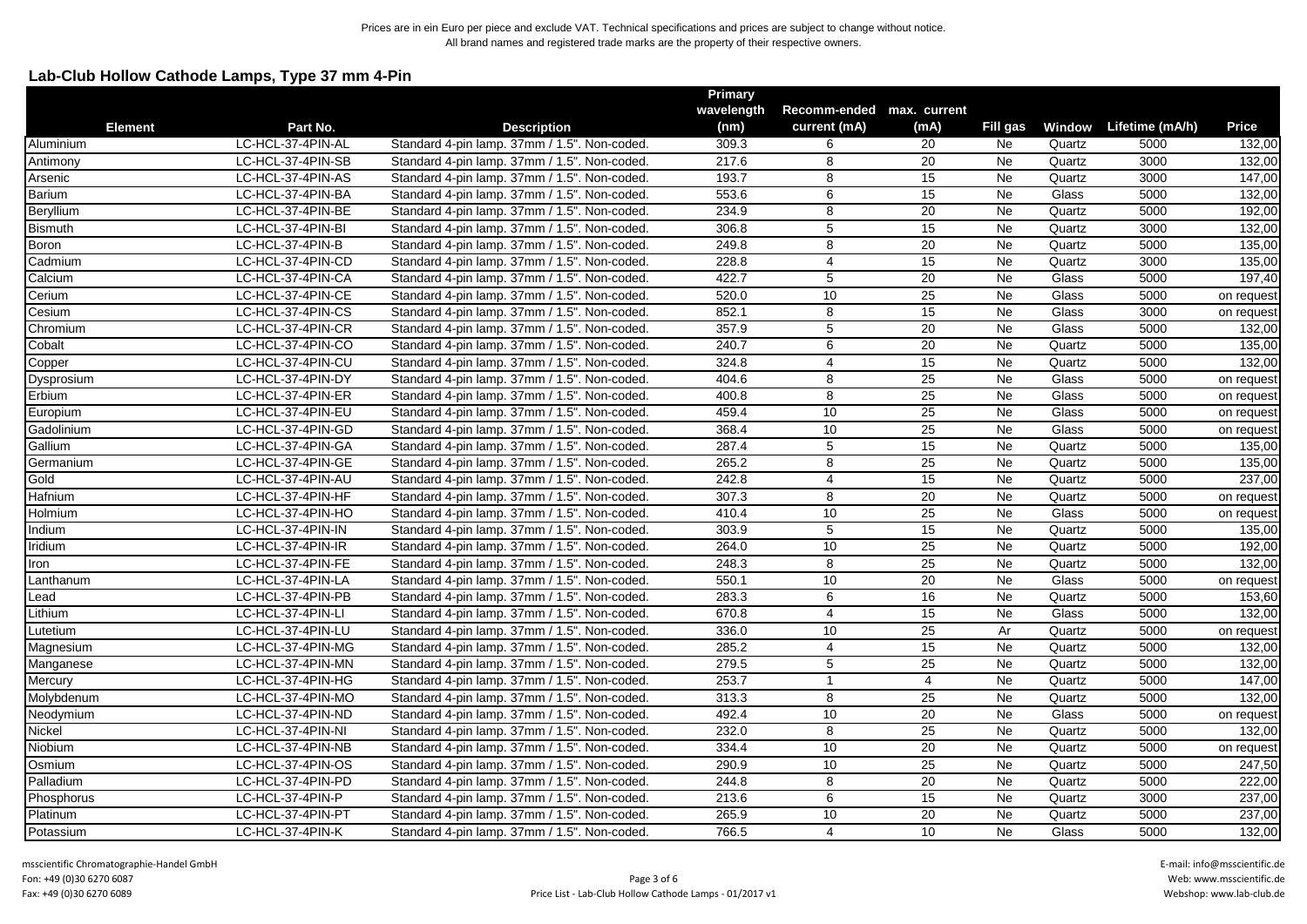# **Lab-Club Hollow Cathode Lamps, Type 37 mm 4-Pin**

|                   |                      |                                              | <b>Primary</b> |                           |                 |                 |        |                 |              |
|-------------------|----------------------|----------------------------------------------|----------------|---------------------------|-----------------|-----------------|--------|-----------------|--------------|
|                   |                      |                                              | wavelength     | Recomm-ended max. current |                 |                 |        |                 |              |
| <b>Element</b>    | Part No.             | <b>Description</b>                           | (nm)           | current (mA)              | (mA)            | Fill gas        | Window | Lifetime (mA/h) | <b>Price</b> |
| Praseodymium      | LC-HCL-37-4PIN-PR    | Standard 4-pin lamp. 37mm / 1.5". Non-coded. | 495.1          | 10                        | 25              | Ne              | Glass  | 5000            | on request   |
| Rhenium           | LC-HCL-37-4PIN-RE    | Standard 4-pin lamp. 37mm / 1.5". Non-coded. | 346.0          | 10                        | 25              | Ne              | Quartz | 5000            | on request   |
| Rhodium           | LC-HCL-37-4PIN-RH    | Standard 4-pin lamp. 37mm / 1.5". Non-coded. | 343.5          | 10                        | $\overline{20}$ | Ne              | Quartz | 5000            | 397,50       |
| Rubidium          | LC-HCL-37-4PIN-RB    | Standard 4-pin lamp. 37mm / 1.5". Non-coded. | 780.0          | $\overline{4}$            | 10              | Ne              | Glass  | 3000            | 192,00       |
| Ruthenium         | LC-HCL-37-4PIN-RU    | Standard 4-pin lamp. 37mm / 1.5". Non-coded. | 349.9          | 8                         | 25              | Ne              | Quartz | 5000            | 192,00       |
| Samarium          | LC-HCL-37-4PIN-SM    | Standard 4-pin lamp. 37mm / 1.5". Non-coded. | 429.7          | 10                        | 25              | Ne              | Glass  | 5000            | on request   |
| Scandium          | LC-HCL-37-4PIN-SC    | Standard 4-pin lamp. 37mm / 1.5". Non-coded. | 391.2          | 10                        | 20              | Ne              | Glass  | 5000            | on request   |
| Selenium          | LC-HCL-37-4PIN-SE    | Standard 4-pin lamp. 37mm / 1.5". Non-coded. | 196.0          | 8                         | 15              | Ne              | Quartz | 3000            | 162,00       |
| Sililcon          | LC-HCL-37-4PIN-SI    | Standard 4-pin lamp. 37mm / 1.5". Non-coded. | 251.6          | 10                        | 25              | Ne              | Quartz | 5000            | 132,00       |
| Silver            | LC-HCL-37-4PIN-AG    | Standard 4-pin lamp. 37mm / 1.5". Non-coded. | 328.1          | 3                         | 15              | Ne              | Quartz | 5000            | 135,00       |
| Sodium            | LC-HCL-37-4PIN-NA    | Standard 4-pin lamp. 37mm / 1.5". Non-coded. | 589.0          | 5                         | 15              | Ne              | Glass  | 5000            | 132,00       |
| Strontium         | LC-HCL-37-4PIN-SR    | Standard 4-pin lamp. 37mm / 1.5". Non-coded. | 460.7          | 8                         | 15              | <b>Ne</b>       | Glass  | 5000            | 135,00       |
| Tantalum          | LC-HCL-37-4PIN-TA    | Standard 4-pin lamp. 37mm / 1.5". Non-coded. | 271.5          | 10                        | 20              | Ne              | Quartz | 5000            | 153,60       |
| Tellurium         | LC-HCL-37-4PIN-TE    | Standard 4-pin lamp. 37mm / 1.5". Non-coded. | 214.3          | 8                         | 20              | Ne              | Quartz | 3000            | 135,00       |
| Terbium           | LC-HCL-37-4PIN-TB    | Standard 4-pin lamp. 37mm / 1.5". Non-coded. | 431.9          | 10                        | 25              | Ne              | Glass  | 5000            | on request   |
| Thallium          | LC-HCL-37-4PIN-TL    | Standard 4-pin lamp. 37mm / 1.5". Non-coded. | 276.8          | 8                         | $\overline{15}$ | Ne              | Quartz | 3000            | on request   |
| Thulium           | LC-HCL-37-4PIN-TM    | Standard 4-pin lamp. 37mm / 1.5". Non-coded. | 371.8          | 15                        | $\overline{25}$ | Ne              | Glass  | 5000            | on request   |
| Tin               | LC-HCL-37-4PIN-SN    | Standard 4-pin lamp. 37mm / 1.5". Non-coded. | 286.3          | 8                         | 15              | $\overline{Ne}$ | Quartz | 5000            | 162,00       |
| Titanium          | LC-HCL-37-4PIN-TI    | Standard 4-pin lamp. 37mm / 1.5". Non-coded. | 334.9          | $\overline{8}$            | 15              | $\overline{Ne}$ | Quartz | 5000            | 132,00       |
| Tungsten          | LC-HCL-37-4PIN-W     | Standard 4-pin lamp. 37mm / 1.5". Non-coded. | 255.1          | 10                        | 30              | <b>Ne</b>       | Quartz | 5000            | 132,00       |
| Vanadium          | LC-HCL-37-4PIN-V     | Standard 4-pin lamp. 37mm / 1.5". Non-coded. | 318.4          | 8                         | 20              | Ne              | Quartz | 5000            | 162,00       |
| Ytterbium         | LC-HCL-37-4PIN-YB    | Standard 4-pin lamp. 37mm / 1.5". Non-coded. | 398.8          | 10                        | 20              | Ne              | Glass  | 5000            | on request   |
| Yttrium           | LC-HCL-37-4PIN-Y     | Standard 4-pin lamp. 37mm / 1.5". Non-coded. | 410.2          | 10                        | 25              | Ne              | Glass  | 5000            | 153,60       |
| Zinc              | LC-HCL-37-4PIN-ZN    | Standard 4-pin lamp. 37mm / 1.5". Non-coded. | 213.9          | 6                         | 15              | Ne              | Quartz | 5000            | 132,00       |
| Zirconium         | LC-HCL-37-4PIN-ZR    | Standard 4-pin lamp. 37mm / 1.5". Non-coded. | 360.1          | 8                         | 20              | Ne              | Glass  | 5000            | 132,00       |
| 2-element lamps   |                      |                                              |                |                           |                 |                 |        |                 |              |
| Calcium/Magnesium | LC-HCL-37-4PIN-CA/MG | Standard 4-pin lamp. 37mm / 1.5". Non-coded. | 422.7 / 285.2  | 5/4                       | 20/15           | Ne              | Glass  | 5000            | 192,00       |
| Copper/Zinc       | LC-HCL-37-4PIN-CU/ZN | Standard 4-pin lamp. 37mm / 1.5". Non-coded. | 324.8 / 213.9  | 4/6                       | 15              | Ne              | Glass  | 5000            | 192,00       |
| Selenium/Tin      | LC-HCL-37-4PIN-SE/SN | Standard 4-pin lamp. 37mm / 1.5". Non-coded. | 196.0 / 213.9  | 8                         | 15              | Ne              | Glass  | 5000            | 192,00       |
| Silver/Cadmium    | LC-HCL-37-4PIN-AG/CD | Standard 4-pin lamp. 37mm / 1.5". Non-coded. | 328.1 / 228.8  | 3/4                       | 15              | Ne              | Glass  | 5000            | 192,00       |
| Sodium/Potassium  | LC-HCL-37-4PIN-NA/K  | Standard 4-pin lamp. 37mm / 1.5". Non-coded. | 589.0 / 766.5  | 5/4                       | 15/10           | Ne              | Glass  | 5000            | 192,00       |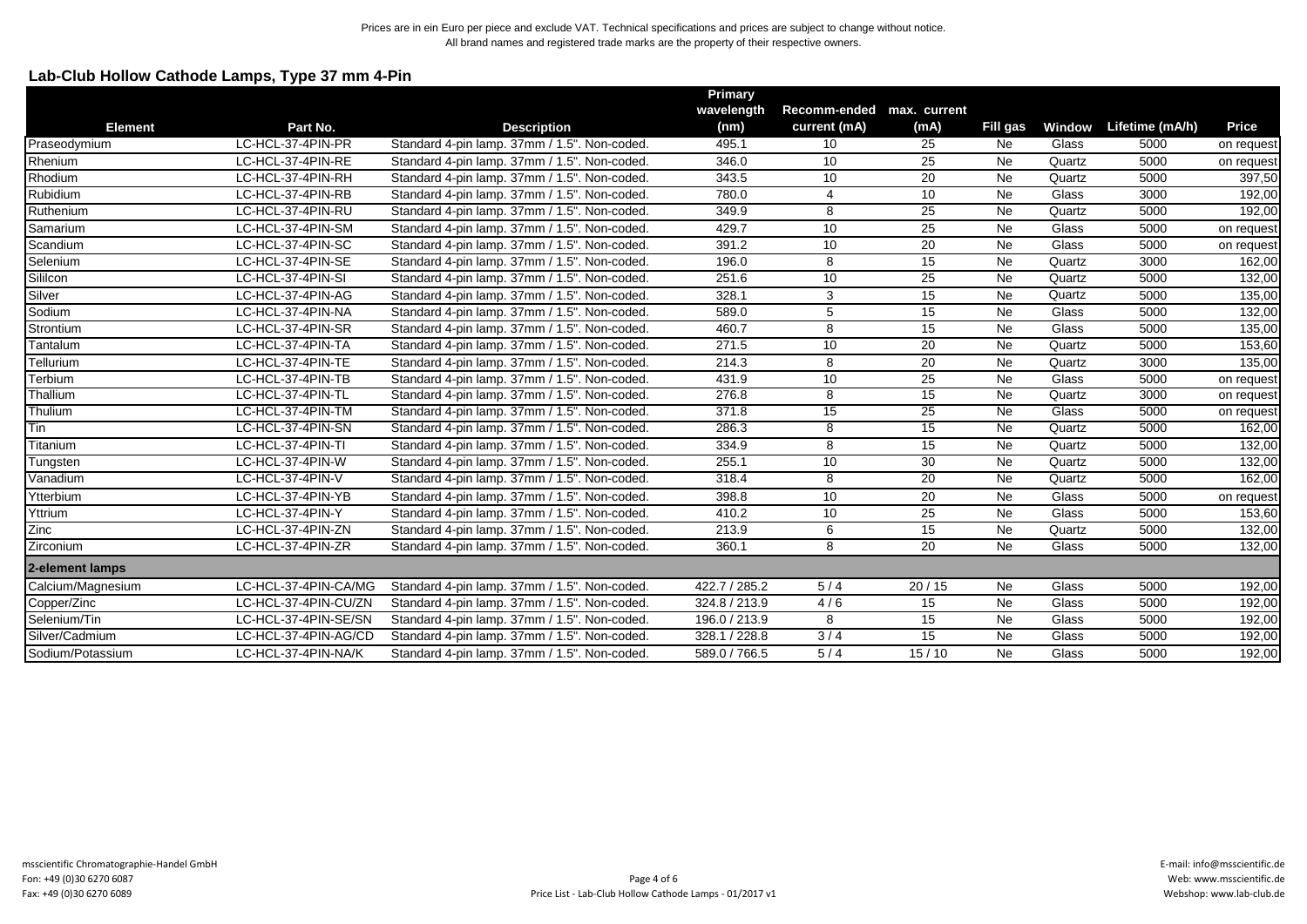# **Lab-Club Hollow Cathode Lamps, Type 50 mm Aanalyst Coded**

|                |              |                                                            | <b>Primary</b> |                           |                 |                 |        |                        |              |
|----------------|--------------|------------------------------------------------------------|----------------|---------------------------|-----------------|-----------------|--------|------------------------|--------------|
| <b>Element</b> |              |                                                            | wavelength     | Recomm-ended max. current |                 |                 |        |                        |              |
|                | Part No.     | <b>Description</b>                                         | (nm)           | current (mA)              | (mA)            | Fill gas        |        | Window Lifetime (mA/h) | <b>Price</b> |
| Aluminium      | LC-HCL-50-AL | Suitable for AAnalyst™ instruments. 50mm / 2".             | 309.3          | 15                        | 30              | Ne              | Quartz | 5000                   | 202,50       |
| Antimony       | LC-HCL-50-SB | Suitable for AAnalyst <sup>™</sup> instruments. 50mm / 2". | 217.6          | 15                        | 30              | Ne              | Quartz | 3000                   | 202,50       |
| Arsenic        | LC-HCL-50-AS | Suitable for AAnalyst <sup>™</sup> instruments. 50mm / 2". | 193.7          | 10                        | 20              | Ne              | Quartz | 3000                   | 225,00       |
| <b>Barium</b>  | LC-HCL-50-BA | Suitable for AAnalyst™ instruments. 50mm / 2".             | 553.6          | 10                        | 25              | Ne              | Glass  | 5000                   | 202,50       |
| Beryllium      | LC-HCL-50-BE | Suitable for AAnalyst <sup>™</sup> instruments. 50mm / 2". | 234.9          | 10                        | $\overline{30}$ | $\overline{Ne}$ | Quartz | 5000                   | 262,50       |
| <b>Bismuth</b> | LC-HCL-50-BI | Suitable for AAnalyst <sup>™</sup> instruments. 50mm / 2". | 306.8          | 8                         | 20              | Ne              | Quartz | 3000                   | 202,50       |
| Boron          | LC-HCL-50-B  | Suitable for AAnalyst™ instruments. 50mm / 2".             | 249.8          | 15                        | 40              | Ne              | Quartz | 5000                   | 202,50       |
| Cadmium        | LC-HCL-50-CD | Suitable for AAnalyst™ instruments. 50mm / 2".             | 228.8          | 8                         | 15              | Ne              | Quartz | 3000                   | 202,50       |
| Calcium        | LC-HCL-50-CA | Suitable for AAnalyst™ instruments. 50mm / 2".             | 422.7          | 10                        | 30              | Ne              | Glass  | 5000                   | 202,50       |
| Cerium         | LC-HCL-50-CE | Suitable for AAnalyst™ instruments. 50mm / 2".             | 520.0          | 10                        | 25              | $\overline{Ne}$ | Glass  | 5000                   | on request   |
| Cesium         | LC-HCL-50-CS | Suitable for AAnalyst <sup>™</sup> instruments. 50mm / 2". | 852.1          | 8                         | 15              | Ne              | Glass  | 3000                   | 387,00       |
| Chromium       | LC-HCL-50-CR | Suitable for AAnalyst™ instruments. 50mm / 2".             | 357.9          | 10                        | 40              | Ne              | Glass  | 5000                   | 202,50       |
| Cobalt         | LC-HCL-50-CO | Suitable for AAnalyst™ instruments. 50mm / 2".             | 240.7          | 15                        | 40              | Ne              | Quartz | 5000                   | 202,50       |
| Copper         | LC-HCL-50-CU | Suitable for AAnalyst™ instruments. 50mm / 2".             | 324.8          | 6                         | $\overline{25}$ | Ne              | Quartz | 5000                   | 202,50       |
| Dysprosium     | LC-HCL-50-DY | Suitable for AAnalyst™ instruments. 50mm / 2".             | 404.6          | 15                        | 35              | Ne              | Glass  | 5000                   | on request   |
| Erbium         | LC-HCL-50-ER | Suitable for AAnalyst™ instruments. 50mm / 2".             | 400.8          | 15                        | $\overline{35}$ | Ne              | Glass  | 5000                   | on request   |
| Europium       | LC-HCL-50-EU | Suitable for AAnalyst™ instruments. 50mm / 2".             | 459.4          | 10                        | 25              | Ne              | Glass  | 5000                   | on request   |
| Gadolinium     | LC-HCL-50-GD | Suitable for AAnalyst™ instruments. 50mm / 2".             | 368.4          | 10                        | $\overline{25}$ | Ne              | Glass  | 5000                   | on request   |
| Gallium        | LC-HCL-50-GA | Suitable for AAnalyst™ instruments. 50mm / 2".             | 287.4          | 12                        | 15              | <b>Ne</b>       | Quartz | 5000                   | 202,50       |
| Germanium      | LC-HCL-50-GE | Suitable for AAnalyst™ instruments. 50mm / 2".             | 265.2          | 15                        | 30              | Ne              | Quartz | 5000                   | 202,50       |
| Gold           | LC-HCL-50-AU | Suitable for AAnalyst™ instruments. 50mm / 2".             | 242.8          | 8                         | 20              | Ne              | Quartz | 5000                   | 262,50       |
| Hafnium        | LC-HCL-50-HF | Suitable for AAnalyst™ instruments. 50mm / 2".             | 307.3          | $\overline{8}$            | 20              | <b>Ne</b>       | Quartz | 5000                   | on request   |
| Holmium        | LC-HCL-50-HO | Suitable for AAnalyst™ instruments. 50mm / 2".             | 410.4          | 10                        | 25              | $\overline{Ne}$ | Glass  | 5000                   | on request   |
| Indium         | LC-HCL-50-IN | Suitable for AAnalyst™ instruments. 50mm / 2".             | 303.9          | 10                        | 20              | $\overline{Ne}$ | Quartz | 5000                   | 225,00       |
| Iridium        | LC-HCL-50-IR | Suitable for AAnalyst <sup>™</sup> instruments. 50mm / 2". | 264.0          | 10                        | 25              | Ne              | Quartz | 5000                   | 262,50       |
| Iron           | LC-HCL-50-FE | Suitable for AAnalyst <sup>™</sup> instruments. 50mm / 2". | 248.3          | 20                        | 40              | Ne              | Quartz | 5000                   | 202,50       |
| Lanthanum      | LC-HCL-50-LA | Suitable for AAnalyst™ instruments. 50mm / 2".             | 550.1          | 10                        | 20              | Ne              | Glass  | 5000                   | on request   |
| Lead           | LC-HCL-50-PB | Suitable for AAnalyst™ instruments. 50mm / 2".             | 283.3          | $\overline{8}$            | 15              | <b>Ne</b>       | Quartz | 5000                   | 262,50       |
| Lithium        | LC-HCL-50-LI | Suitable for AAnalyst™ instruments. 50mm / 2".             | 670.8          | 6                         | 15              | Ne              | Glass  | 5000                   | 202,50       |
| Lutetium       | LC-HCL-50-LU | Suitable for AAnalyst™ instruments. 50mm / 2".             | 336.0          | 10                        | 25              | Ar              | Quartz | 5000                   | on request   |
| Magnesium      | LC-HCL-50-MG | Suitable for AAnalyst™ instruments. 50mm / 2".             | 285.2          | 6                         | 30              | <b>Ne</b>       | Quartz | 5000                   | 202,50       |
| Manganese      | LC-HCL-50-MN | Suitable for AAnalyst™ instruments. 50mm / 2".             | 279.5          | 15                        | 40              | $\overline{Ne}$ | Quartz | 5000                   | 202,50       |
| Mercury        | LC-HCL-50-HG | Suitable for AAnalyst™ instruments. 50mm / 2".             | 253.7          | 3                         | 8               | $\overline{Ne}$ | Quartz | 5000                   | 225,00       |
| Molybdenum     | LC-HCL-50-MO | Suitable for AAnalyst™ instruments. 50mm / 2".             | 313.3          | 15                        | 35              | Ne              | Quartz | 5000                   | 202,50       |
| Neodymium      | LC-HCL-50-ND | Suitable for AAnalyst <sup>™</sup> instruments. 50mm / 2". | 492.4          | 10                        | $\overline{20}$ | $\overline{Ne}$ | Glass  | 5000                   | on request   |
| Nickel         | LC-HCL-50-NI | Suitable for AAnalyst <sup>™</sup> instruments. 50mm / 2". | 232.0          | 25                        | 40              | Ne              | Quartz | 5000                   | 202,50       |
| Niobium        | LC-HCL-50-NB | Suitable for AAnalyst™ instruments. 50mm / 2".             | 334.4          | 10                        | 20              | Ne              | Quartz | 5000                   | on request   |
| Osmium         | LC-HCL-50-OS | Suitable for AAnalyst <sup>™</sup> instruments. 50mm / 2". | 290.9          | 15                        | 40              | Ne              | Quartz | 5000                   | 387,00       |
| Palladium      | LC-HCL-50-PD | Suitable for AAnalyst™ instruments. 50mm / 2".             | 244.8          | 10                        | 35              | Ne              | Quartz | 5000                   | 262,50       |
| Platinum       | LC-HCL-50-PT | Suitable for AAnalyst™ instruments. 50mm / 2".             | 265.9          | 10                        | 20              | Ne              | Quartz | 5000                   | 262,50       |
| Potassium      | LC-HCL-50-K  | Suitable for AAnalyst™ instruments. 50mm / 2".             | 766.5          | 6                         | 15              | <b>Ne</b>       | Glass  | 5000                   | 202,50       |
| Praseodymium   | LC-HCL-50-PR | Suitable for AAnalyst™ instruments. 50mm / 2".             | 495.1          | 10                        | $\overline{25}$ | <b>Ne</b>       | Glass  | 5000                   | on request   |